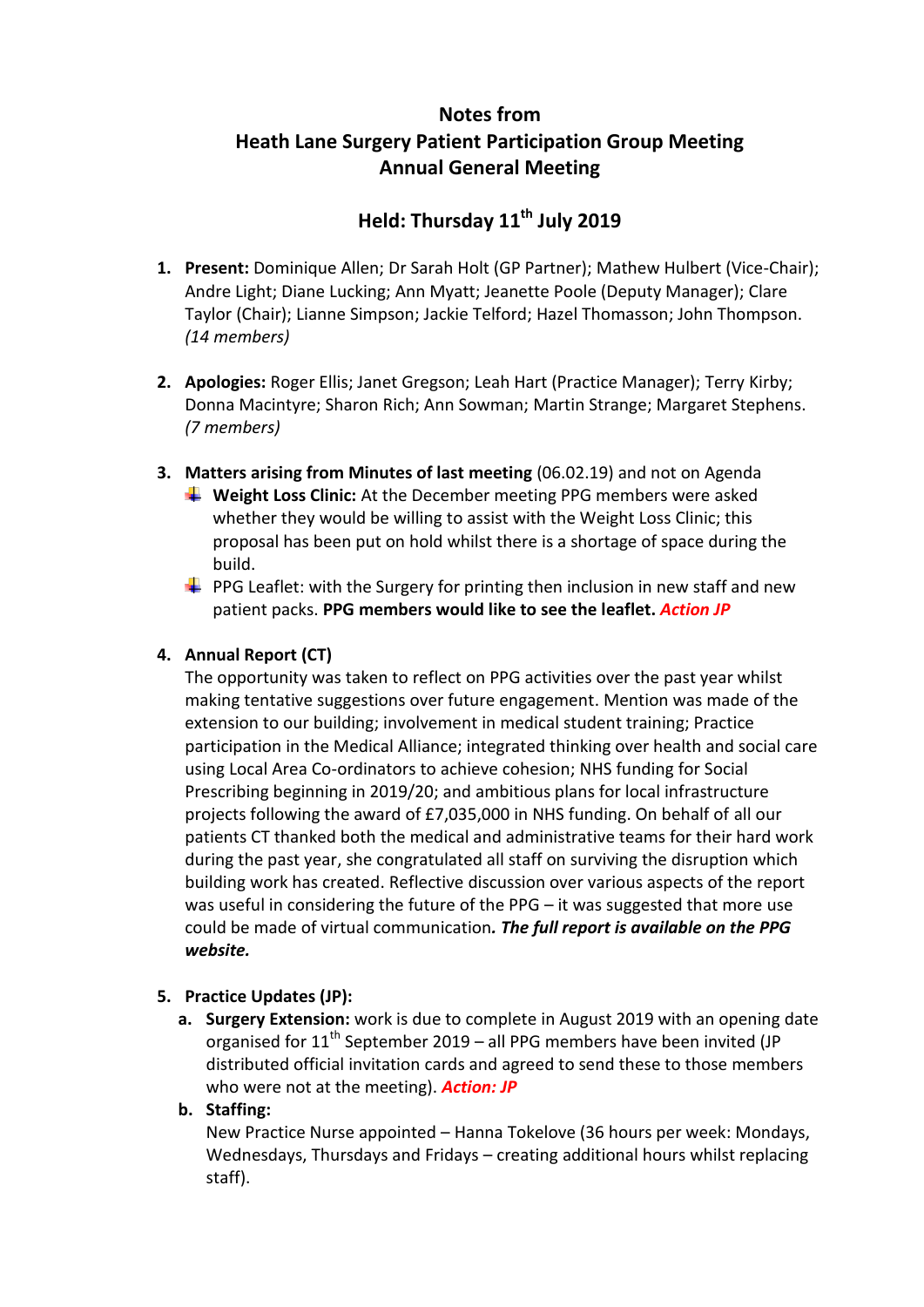Nicola Gibbons reduced hours to two days per week. Dr Hewins will be returning from maternity leave on 15.0.19.. Dr Aden recently married and is now Dr Armstead – here for two years until 2021. Dr Vania and Dr Patel both leave on 6.08.19. Dr Joshi will join Practice on 1.08.19 for one year – final year of GP training. Dr Datta will join in December for one year – final year of GP training. New ST1 Dr Dastagir joins us on 7.08.19 for 4 months. New FY2 Dr Roji joins us on 7.8.19 for four months. Melisa Hancock and Lisa Wilebore joined reception team Planned Nurse Practitioner is now **not** joining us due to personal reasons – this post to be re-advertised. Molly Edwards, Reception Deputy Manager is moving to another Practice as a

- promotion to become Reception Manager. **c.** Medical Students: current students have recently completed 3<sup>rd</sup> and 5<sup>th</sup> vear placements; the Practice will welcome more students in September 2019: 5<sup>th</sup> year students will take participate in placement before final exams rather than afterwards (as previously).
- **d. Dialysis Room:** LH has heard no more from LGH over proposed dialysis patient use of this specially adapted facility. The Practice remain open to hosting a dialysis patient, but whilst the extension is being created space is at a premium, therefore this provision is not being actively pursued.

# **6. Over the Counter Medicines (JP and SH)**

Dr Holt explained that Practices were being asked not to prescribe various 'over the counter' medicines, e.g. hay fever medication (antihistamines). Practices are being monitored to ensure they adhere to this directive. A national advertising campaign has highlighted these changes.

- **7. PPG Communication Issues** (CT):
	- $\bigstar$  Website: MH agreed to monitor the website.
	- $\downarrow$  Newsletter: MH agreed to continue to contribute to the Practice Newsletter.
	- $\downarrow$  Notice Board Displays: CT has previous Health Promotion displays which volunteers may wish to use in future.
- **8. Joint Health Promotion Event** with Barwell and Hollycroft PPG to remain an agenda.
- **9. Social Prescribing** (CT): This new project was launched on 8.02.19; the pilot will complete on 28.07,19. Take-up has been slow with just 10 referrals, 3 of which did not attend. Dr Holt explained that in her experience all new clinics take some time to get established; her colleagues being somewhat reluctant to make a referral without empirical evidence that the new scheme is successful. Meetings with patients have been very rewarding, both for the client and the Social Prescribers. Dr Holt reported that anecdotal feedback was positive. The scheme usefully dovetails with the offer from Local Area Co-ordinators as SP's are able, with the patient's permission, to pass on information of the patient's situation and action we have already advised over or taken; LAC's are then able to take forward social